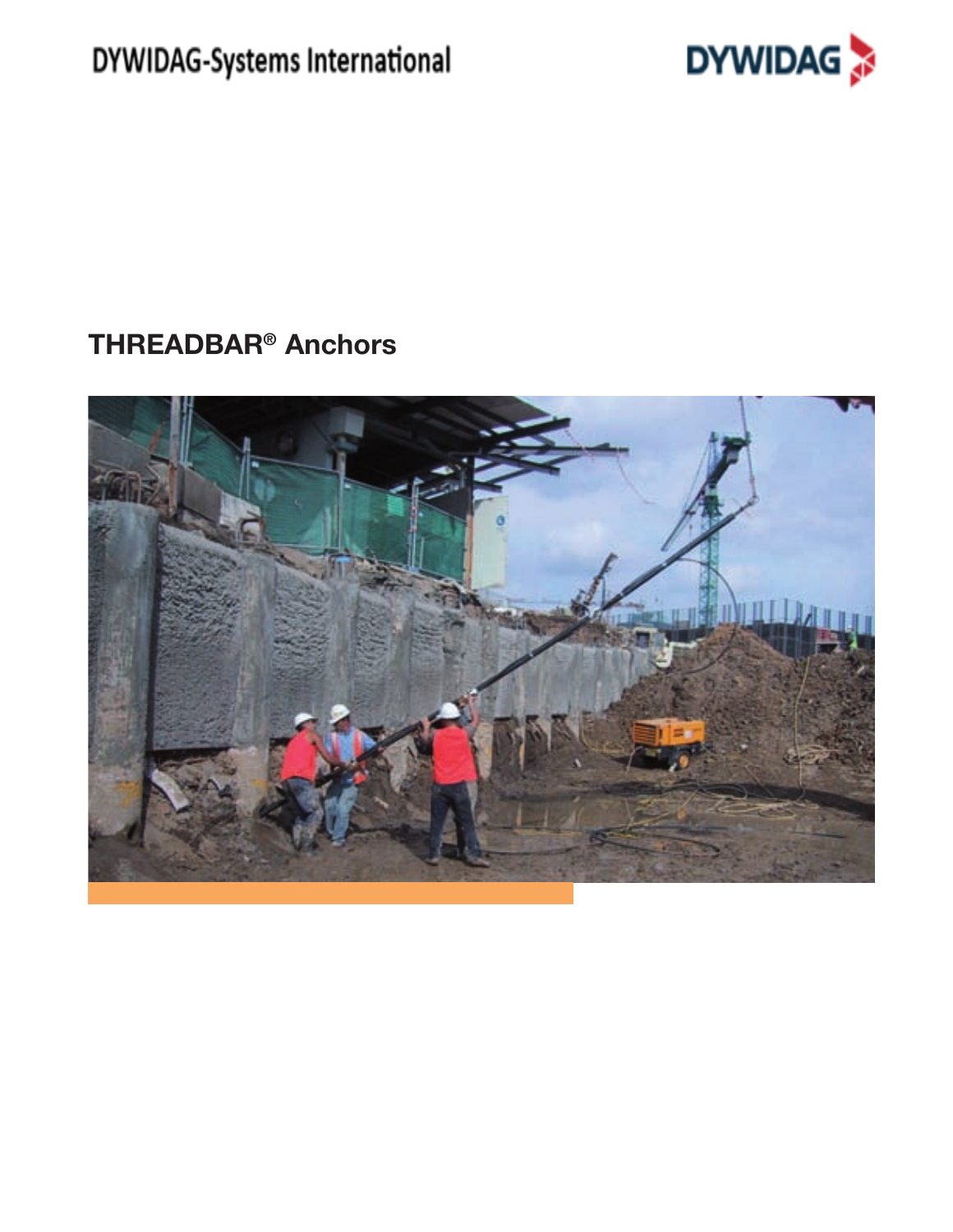| <b>THREADBAR<sup>®</sup> Anchors</b>                                        |  |
|-----------------------------------------------------------------------------|--|
|                                                                             |  |
|                                                                             |  |
|                                                                             |  |
|                                                                             |  |
|                                                                             |  |
|                                                                             |  |
| THREADBAR® Anchor Hardware & Tensioning Equipment 10                        |  |
| On-site Assembly and Installation Instructions for DCP Threadbar Anchors 11 |  |
|                                                                             |  |

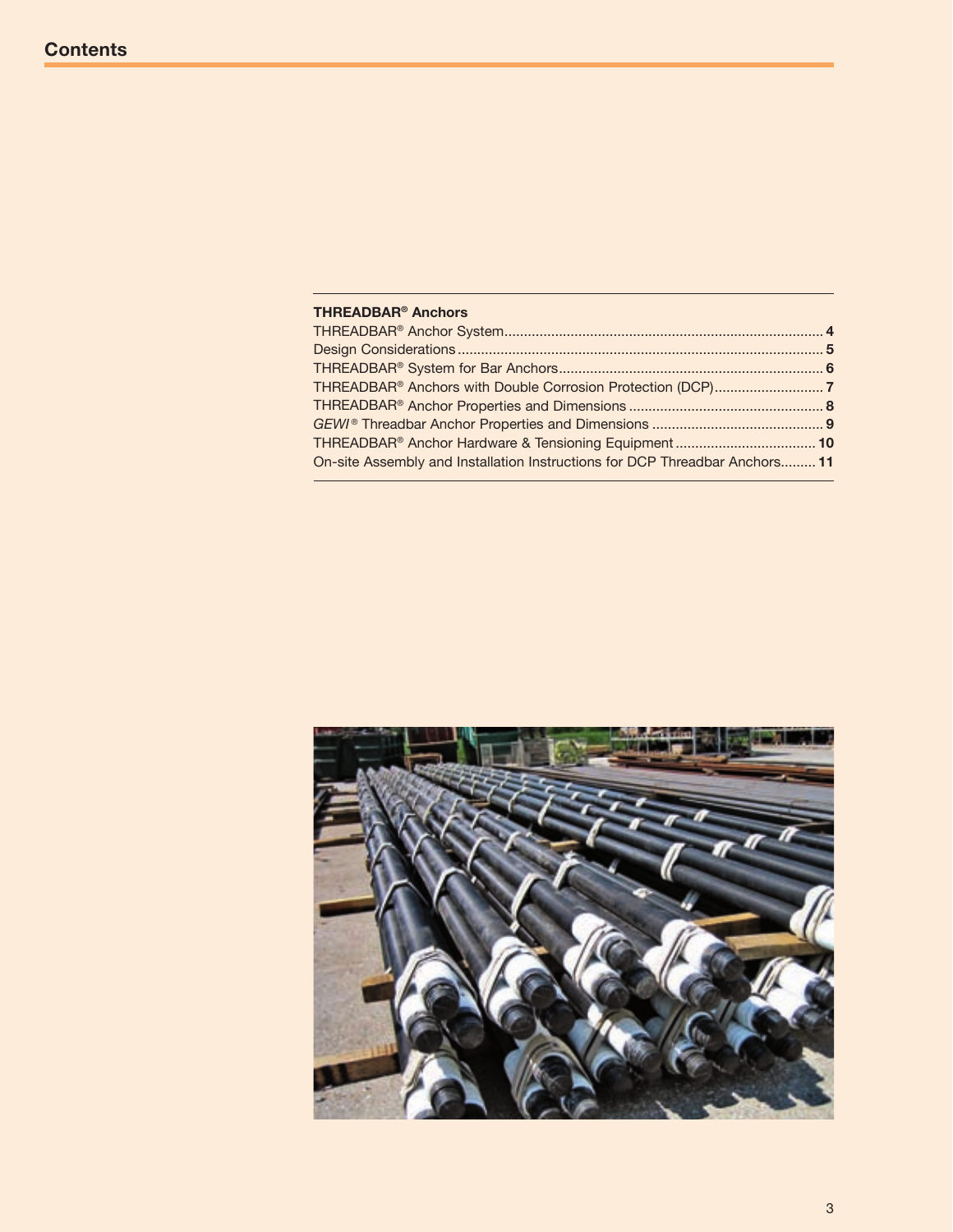#### **General Notes**

Today, DSI is a world leader in the development of bar anchor systems and technology. The Double Corrosion Protected (DCP) THREADBAR® anchor is universally recognised as the "standard" for anchor performance and corrosion protection.

As a full service organisation, DSI is prepared to supply design assistance and practical field know-how. This service can also be used to optimise the design process, by helping to select the anchor system best suited to meet specific project requirements. To minimise site labour and to optimise quality control, a variety of shop prefabricating services are available for THREADBAR<sup>®</sup> anchors.

# **Advantages**

# **Simple and Rugged**

The THREADBAR® has a continuous coarse thread hot-rolled on two opposite sides which allows anchorage hardware or couplers to thread onto the bar at any point. The coarse thread is almost indestructible under normal job site conditions and insensitive to dirt. In addition, there is no loss of strength due to thread cutting. Every bar is proof stressed to its yield and stress relieved at the mill to improve their relaxation & fatigue characteristics.

### **Positive Anchorage**

The bar is anchored using a threaded nut, which, unlike a wedge type anchorage, is not liable to slip when the anchor force is reduced due to possible ground movements.

#### **Easy to Splice**

The continuous thread makes it possible to extend the THREADBAR® to any length, simplifying transportation and installation. Extending the bar beyond the stressing end to connect to another structural member is also a simple operation.

#### **High Bond Strength**

The coarse continuous thread provides excellent bond between the bar and cement grout, making it possible for a reliable transfer from the anchor prestress load into the grout without the need for additional mechanical devices. The narrow spacing of the thread assures close crack spacing in the surrounding grout and therefore the smaller crack width further supports the corrosion protection.

#### **Easy to Stress**

The reliable threaded nut anchorage has almost no anchor set. Its hemispherical shape easily accommodates the small angular misalignments between bar and anchorage due to construction tolerances. Lightweight, durable equipment makes stressing, re-stressing and adjusting the anchor load up or down easy to do.

# **Easy to Check Actual Prestress Load & Restress**

The threaded design makes it possible to make a lift off test/or adjust the anchor load at any time during the service life of the anchor. Corrosion protection can be maintained at all times.

#### **Removable**

The THREADBAR® can be removed after de-stressing the anchor by unscrewing the unbonded portion of the bar from a coupler or out of an embedded end anchorage. Bars with end anchors and sleeved within the bond length can be completely removed. This is especially important where temporary anchors are installed below adjacent properties and must be removed after use.

#### **Unprotected Anchors**

Unprotected anchors are used for temporary applications. The free stressing length is debonded while the bond length is embedded in the cement grout body.

#### **Corrosion Protection Options**

For permanent applications, a wide variety of corrosion protection options are available to choose from depending upon the expected length of service and the aggressiveness of the environment.

#### **Insurance Against Anchor Failure**

In cohesive and other poor soils, a proven and reliable DSI Post-grouting System can be used to increase the capacity of an anchor.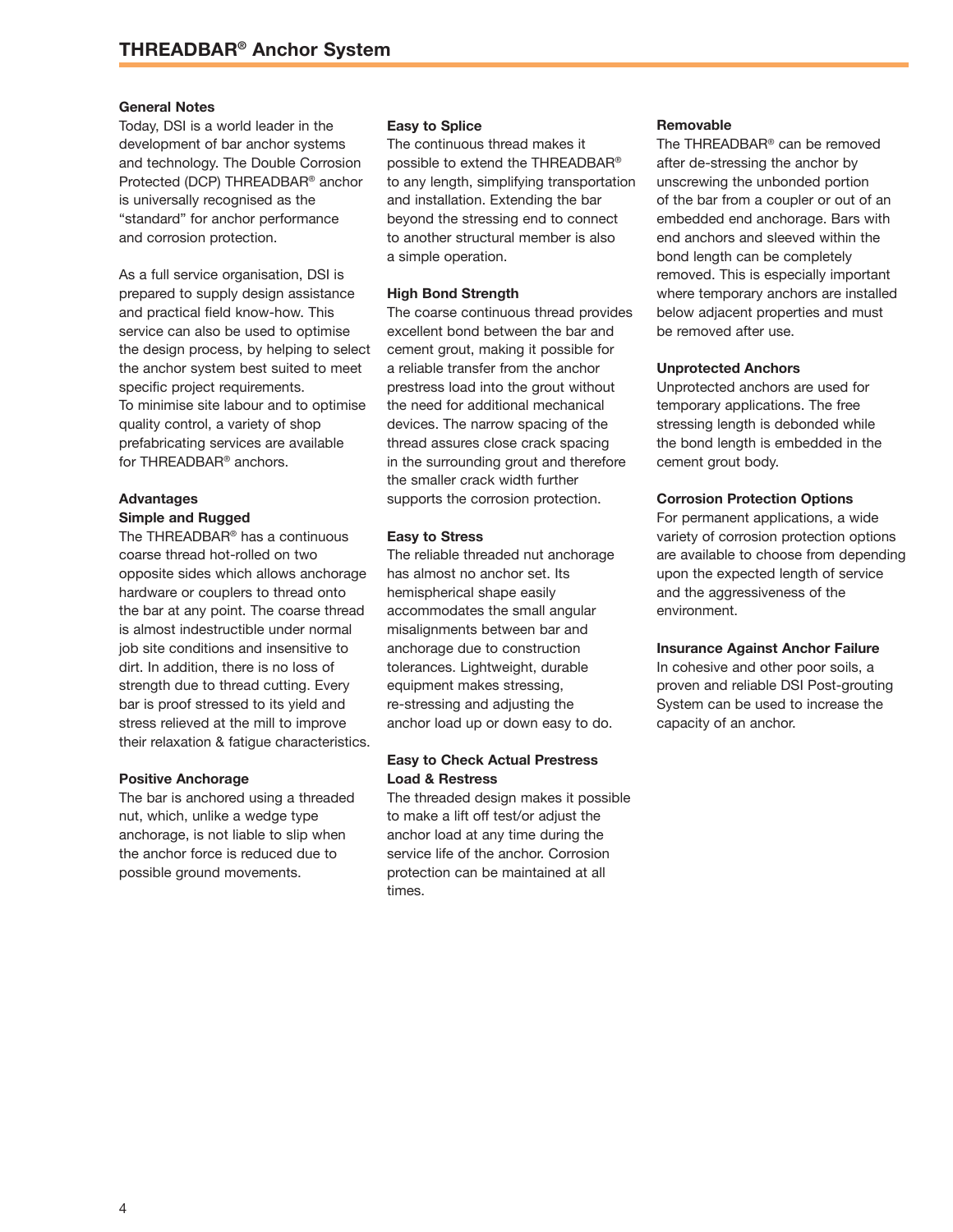# **Design Considerations**

Prestressed bar anchors have become an important tool for geotechnical engineers. Their safe and reliable use in both permanent and temporary applications is accepted throughout the world.

Soil Anchors are post-tensionedtendons installed in either cohesive or non-cohesive soil or loose rock. In the bond length, the anchors transfer forces into the ground by means of a steel tendon and a well defined grout body. In the free stressing length the anchor remains unbonded and free to move during tensioning.

## **Soil anchors are generally used to:**

**n** Anchor support structures for excavations such as sheet pile walls, soldier piles and lagging, drilled piles and slurry walls

- Counteract uplift forces in structures subjected to buoyancy and lateral loads
- **n** Transfer external forces to the ground; e.g. wind, earthquake
- **n** Stabilise eccentrically loaded foundations
- Stabilise material or excavated slopes.

Rock Anchors are post-tensioned tendons installed in drilled holes for which at least the entire bond length is located in rock. The anchor force is transmitted to the rock by bond between the grout body and the rock. Rock anchors can remain unbonded in the free stressing length allowing the anchor to be checked and re-tensioned at any time. In such cases, adequate corrosion protection for the stressing anchorage and the free stressing length must be provided. On the other hand, the free stressing length can also be fully grouted after the anchor has been stressed, in which case force adjustment is no longer possible.

#### **Rock anchors are generally used to:**

- **n** Anchor external forces and uplift forces
- $\blacksquare$  Anchor retaining walls
- **n** Stabilise eccentrically loaded foundations, slopes, rock walls and cuts
- **n** Stabilise underground excavations and tunnels
- $\blacksquare$  Increase the stability of dams against overturning and uplift.

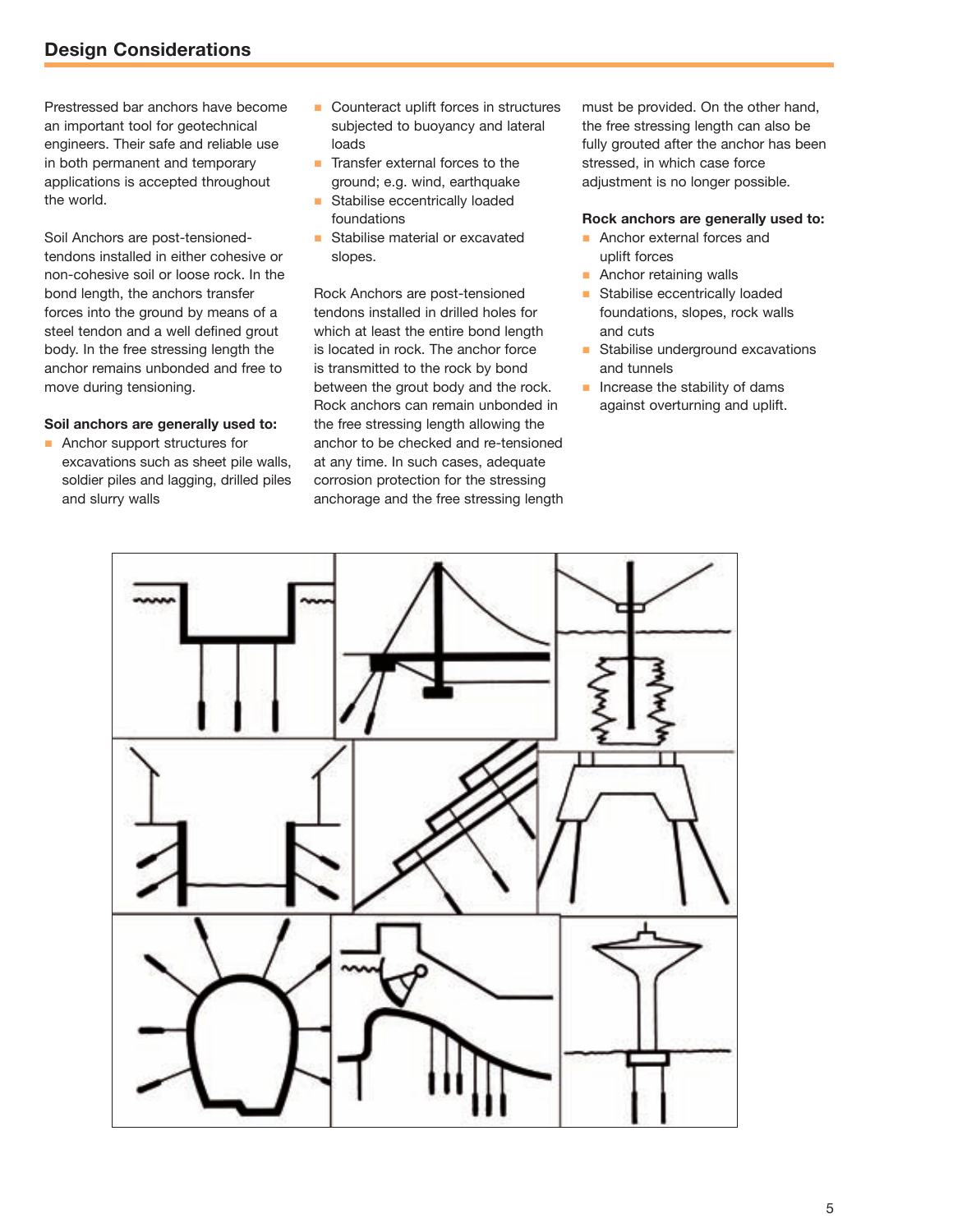

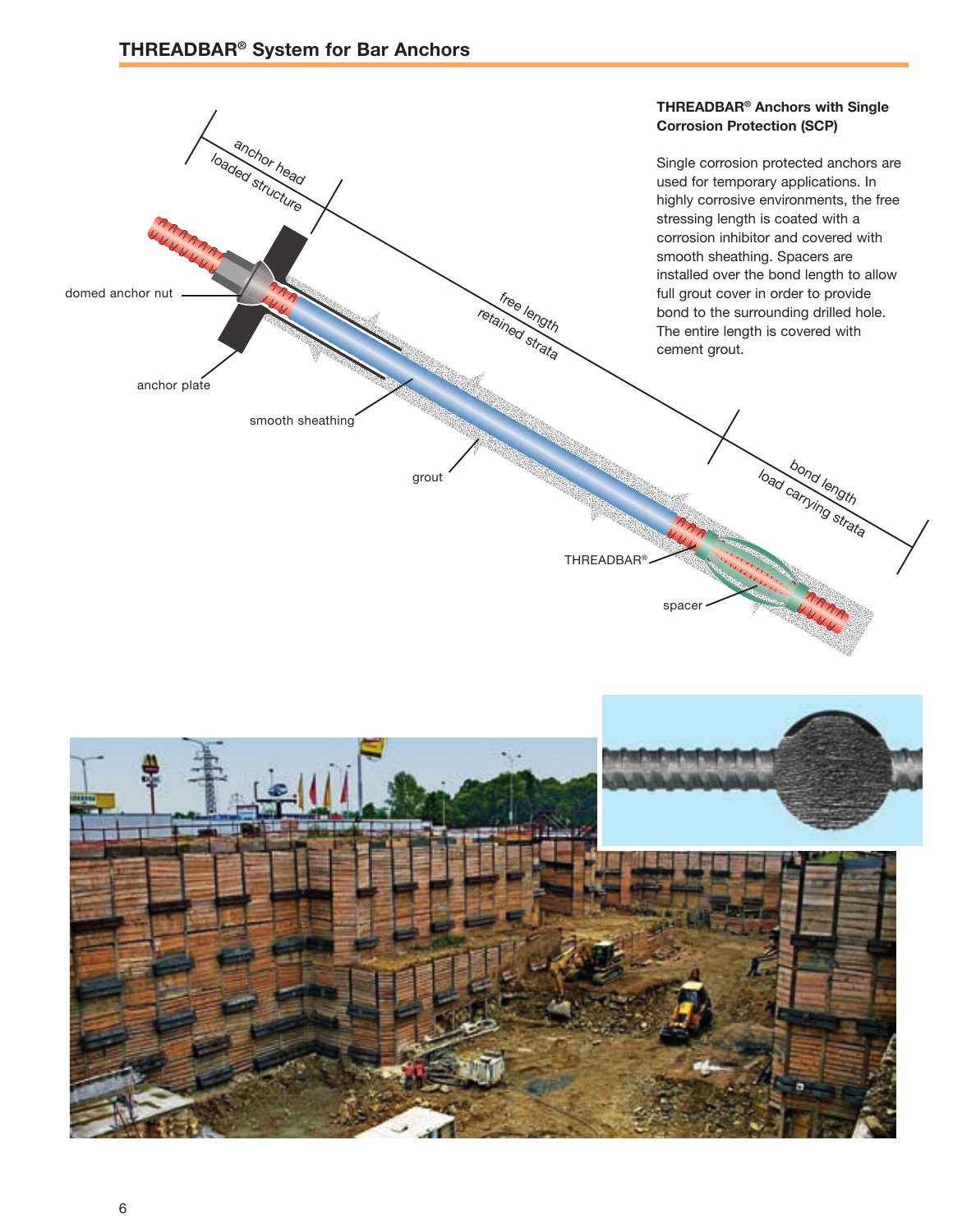DCP anchors are recommended for anchors with a long service life and for an environment where aggressive materials are expected.

The DSI permanent THREADBAR® anchors use a double corrosion protection system to fully encapsulate the steel bars over their entire length. It consists of cement grout injected into the annular space between the centralised THREADBAR<sup>®</sup> and the high strength corrugated PVC sheathing over the bond and free lengths. The cement grout inside the corrugated sheathing acts as the first level of protection embedding the bar in an alkaline environment.

The corrugated PVC sheathing is impermeable to any corrosive substances such as ground water and gases and acts as the second level of protection. Permanent anchors are pregrouted in a controlled factory environment to ensure adequate corrosion protection during transport, storage, installation and design life.

In the bond length, the corrugations of the sheathing transfer the load to the grout in the drilled hole. In the free length, the load transfer is prevented by inserting smooth sheathing over the corrugated sheathing.

In order to accommodate for elongation of the anchor during tensioning, a short segment of the THREADBAR® remains ungrouted underneath the anchor plate. Full encapsulation is provided at this location by a steel tube welded to the underside of the plate and fits tightly over the sliding seals at the top of the free length. In addition, the steel tube is

The anchor nut and the bar above the anchor plate are covered by removable protective caps filled with anti-corrosion compound. Caps can be made of either plastic or hot-dipped galvanised steel. This design permits re-stressing, de-stressing and load monitoring at any time.

The two levels of corrosion protection for couplers in both the bond and free lengths are achieved by applying anticorrosion compound to the bar and coupler and covering the splice with a heat-shrink sleeve. For couplers in the free length, an additional debonding tube is inserted over the DCP couplers to ensure free movement of the couplers during stressing.

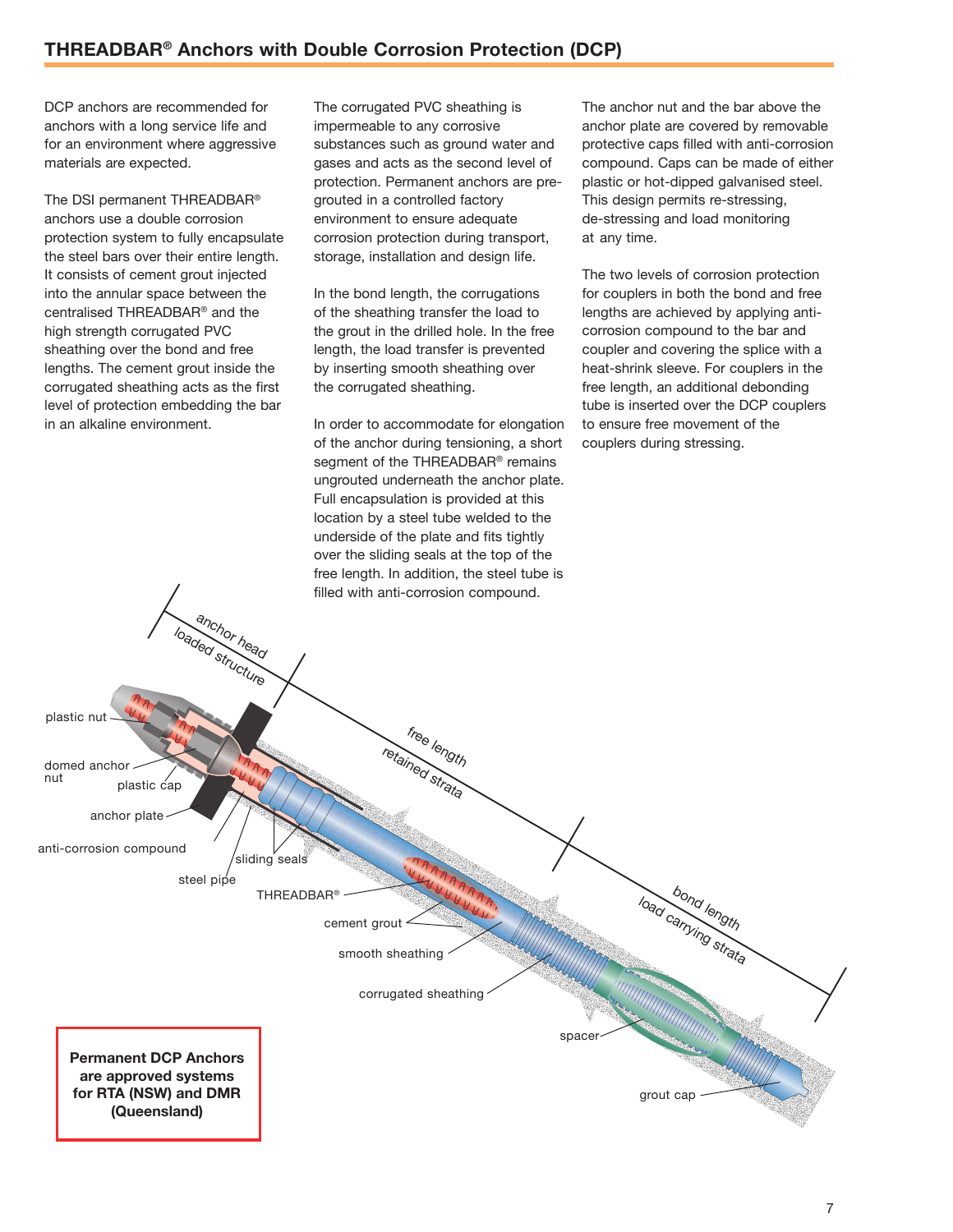# **Threadbar® Anchor Properties: WR Grade**

| Nominal Diameter (mm)                 | 26.5  | 32    | 36    | 40    |
|---------------------------------------|-------|-------|-------|-------|
| Minimum Ultimate Steel Grade (MPa)    | 1.050 | 1.050 | 1,050 | 1.050 |
| Minimum Yield Steel Grade (MPa)       | 950   | 950   | 950   | 950   |
| Minimum Breaking Load (kN)            | 579   | 844   | 1,069 | 1,319 |
| Minimum Yield Load (kN)               | 524   | 764   | 967   | 1.194 |
| Cross-Section Area (mm <sup>2</sup> ) | 552   | 804   | 1,018 | 1,257 |
| Maximum Thread Diameter (mm)          | 30.5  | 36.3  | 41.4  | 45.3  |
| Unit Weight (kg/m)                    | 4.48  | 6.53  | 8.27  | 10.21 |
| Minimum Bar Protrusion P* (mm)        | 85    | 100   | 105   | 125   |

# **Threadbar® Anchor Hardware Dimensions**

| Nominal Diameter (mm)                 | 26.5 | 32  | 36  | 40  |
|---------------------------------------|------|-----|-----|-----|
| Domed Nut L (mm)                      | 60   | 72  | 75  | 83  |
| $A/F^{**}$ (mm)                       | 50   | 60  | 65  | 70  |
| Hex Nut L (mm)                        | 85   | 105 | 120 | 120 |
| $AYF^{\ast\ast}$ (mm)                 | 50   | 60  | 65  | 70  |
| Coupler C (mm)                        | 170  | 200 | 210 | 250 |
| $D$ (mm)                              | 55   | 65  | 72  | 71  |
| Typical Plate for Rock Anchors W (mm) | 180  | 200 | 220 | 240 |
| $T$ (mm)                              | 40   | 45  | 50  | 55  |
| Corrugated Sheathing Diameter (mm)    | 50   | 60  | 65  | 65  |
| Smooth Sheathing Diameter (mm)        | 60   | 72  | 75  | 75  |



Notes:

\*Minimum Threadbar® protrusion to accommodate tensioning or coupling: P=½C (mm). \*\*Width measured across flat of nut.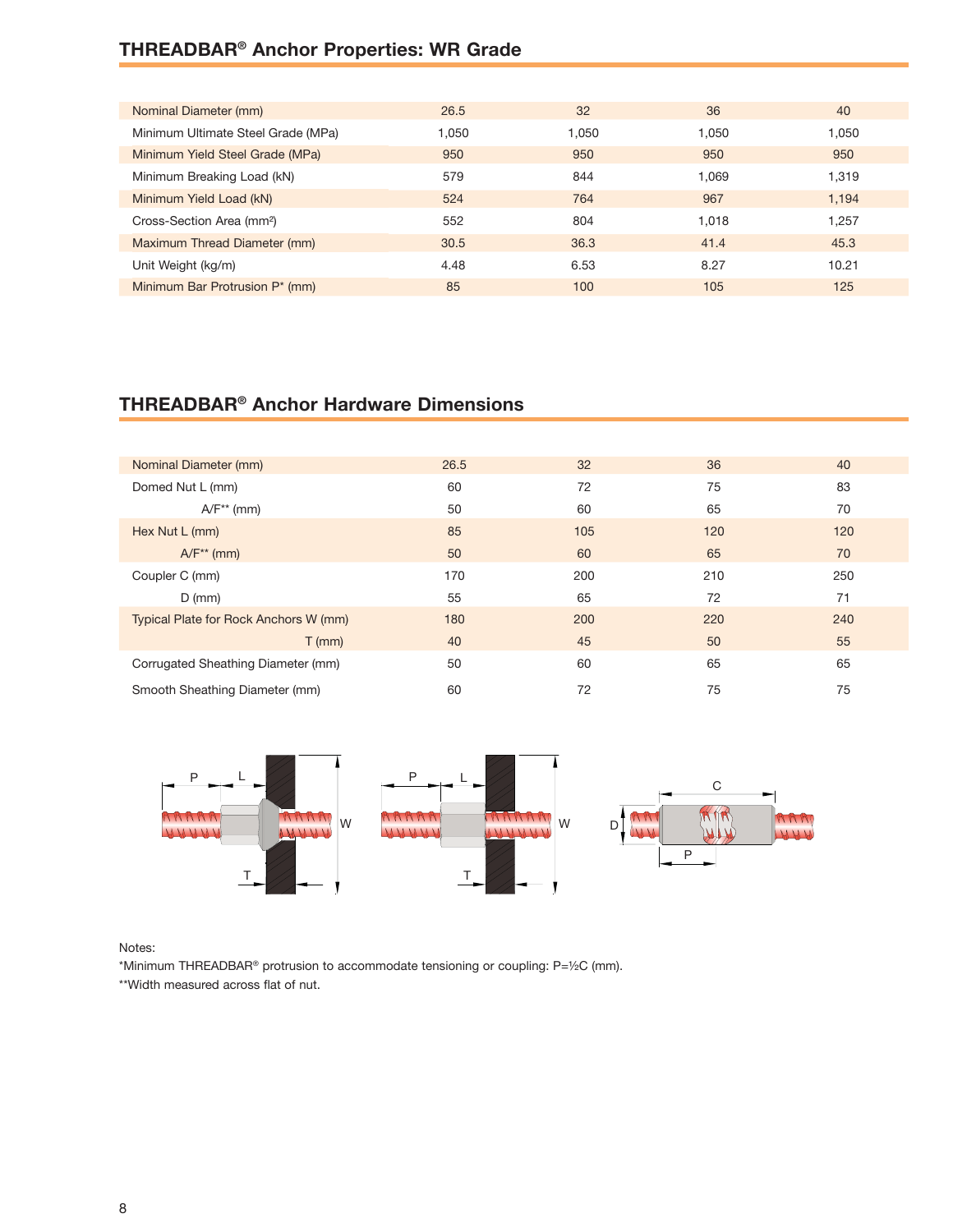# *GEWI ®* **Threadbar Anchor Properties: T Grade**

| Nominal Diameter (mm)                      | 20   | 25   | 28   | 32   | 40    | 50    | 63.5  |
|--------------------------------------------|------|------|------|------|-------|-------|-------|
| Minimum Ultimate Steel Grade (MPa)         | 600  | 550  | 550  | 550  | 550   | 550   | 555   |
| Minimum Yield Steel Grade (MPa)            | 500  | 500  | 500  | 500  | 500   | 500   | 700   |
| Minimum Breaking Load (kN)                 | 188  | 270  | 339  | 442  | 691   | 1.080 | 2,217 |
| Minimum Yield Load (kN)                    | 157  | 245  | 308  | 402  | 628   | 982   | 1.758 |
| Cross-Section Area (mm <sup>2</sup> )      | 314  | 491  | 616  | 804  | 1.257 | 1.964 | 3,167 |
| Minimum Thread Diameter (mm)               | 22.8 | 27.9 | 31.6 | 35.7 | 44.2  | 55.6  | 69.0  |
| Unit Weight (kg/m)                         | 2.47 | 3.85 | 4.83 | 6.31 | 9.86  | 15.41 | 24.86 |
| Minimum Bar Protrusion P <sup>*</sup> (mm) | 55   | 58   | 63   | 70   | 80    | 100   | 130   |

# *GEWI ®* **Threadbar Anchor Hardware Dimensions**

| Nominal Diameter (mm)              | 20   | 25      | 28    | 32      | 40    | 50    | 63.5 |
|------------------------------------|------|---------|-------|---------|-------|-------|------|
| Domed Nut L (mm)                   | 35   | 40      | 46    | 51      |       |       |      |
| $A/F^{**}$ (mm)                    | 36   | 38      | 43    | 46      |       |       |      |
| Hex Nut L (mm)                     | 35   | 50      | 55    | 60      | 70    | 85    | 115  |
| $A/F^*$ (mm)                       | 36   | 41      | 46    | 55      | 65    | 80    | 100  |
| Coupler C (mm)                     | 110  | 115     | 125   | 140     | 160   | 200   | 260  |
| $D$ (mm)                           | 37   | 42      | 48    | 55      | 68    | 84    | 106  |
| Domed Plates W (mm)                | 150  | 150/200 | 200   |         |       |       |      |
| $T$ (mm)                           | 8/10 | 10/12   | 16    |         |       |       |      |
| Flat Plates W (mm)                 |      |         | 200   | 200/250 | 250   | 250   | 200  |
| $T$ (mm)                           |      |         | 16/20 | 20/25   | 20/25 | 20/25 | 25   |
| Corrugated Sheathing Diameter (mm) | 50   | 50      | 56    | 56      | 65    | 80    | 100  |





## Notes:

\*Minimum Threadbar® protrusion to accommodate tensioning or coupling: P=½C (mm). \*\*Width measured across flat of nut.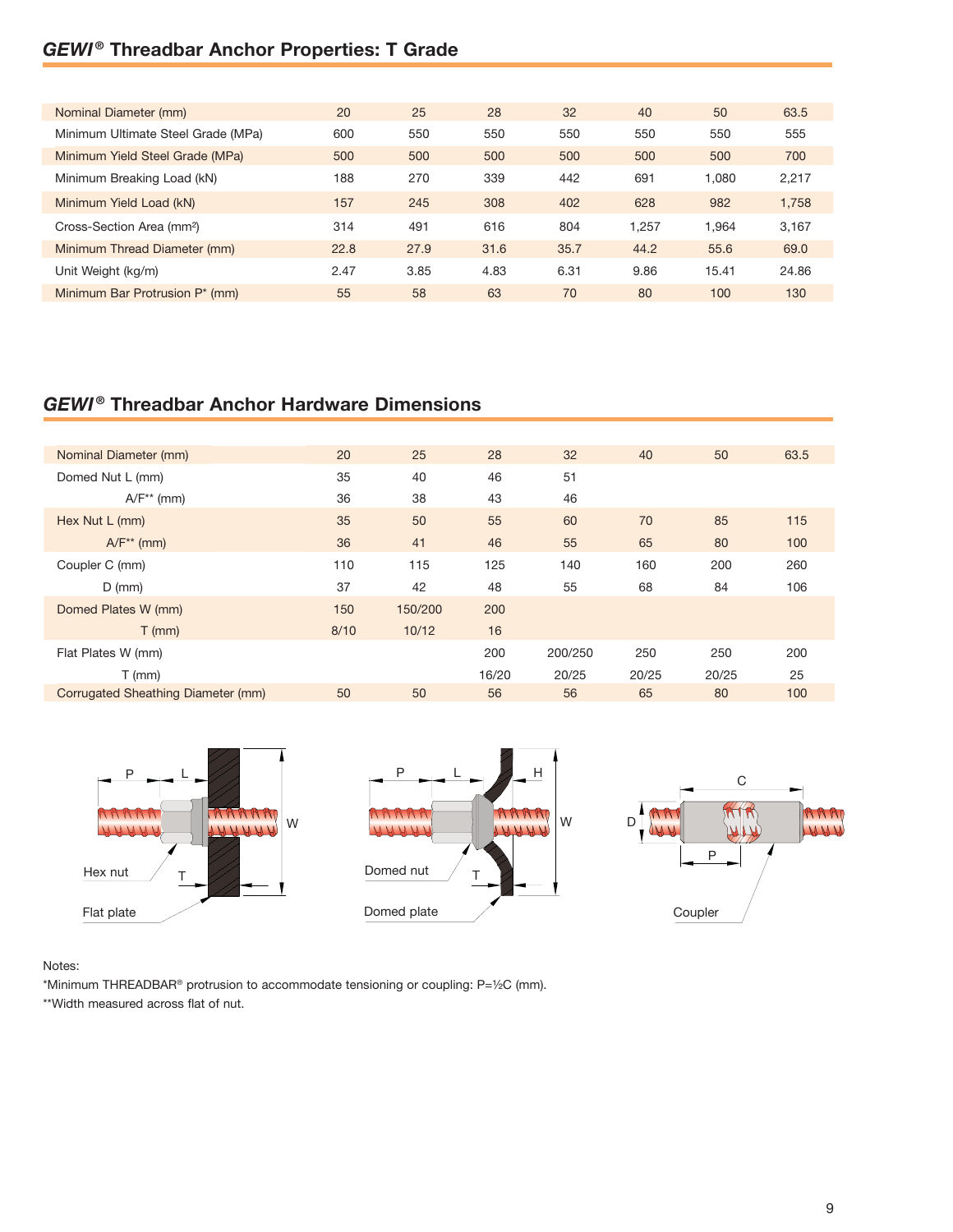#### **Domed Nut**

- $\blacksquare$  The spherical sheathing allows for small angle compensation (3-4°)
- $\blacksquare$  The width across the flat of the hex portion matches the tightening socket inside the DSI jack
- **n** Protective caps are available.

# **Flat Plate for Rock Anchors**

- n Installed on flat bearing surfaces
- **No. 7** Various dimensions and grouting
- hole positions are available **n** Hot-dipped galvanising is required
- for permanent applications.

#### **Coupler**

- **n** Used for extending to the desired length
- Double corrosion protection is required for permanent applications
- **n** Couplers are designed and produced to exceed the tensile capacity of the bars

#### **Slip-on or Segment Spacers**

**n** Installed on the anchors to ensure a grout cover around the anchor inside the drilled hole.

#### **Grout Tube**

- **n** Grout tube is used to inject cement grout
- **n** Grout tubes are manufactured from polyethylene material.

# **Threadbar® Anchor Tensioning Equipment**

Tensioning jacks are available for customer hire. Every DSI tensioning jack is calibrated with its corresponding hydraulic gauge.

During bar tensioning, the operater tightens the nut by pulling on a ratchet handle linked to a socket which fits over the anchor nut.





Jack 600kN Series 04

| <b>Jack Type</b>  | Length L | Diameter D | <b>Stroke</b> | <b>Piston Area</b> | Weight |
|-------------------|----------|------------|---------------|--------------------|--------|
|                   | (mm)     | (mm)       | (mm)          | (cm <sup>2</sup> ) | (kg)   |
| 600 <sub>kN</sub> | 400      | 190        | 50            | 132.5              | 36     |
| 1,100kN           | 494      | 267        | 50            | 235.6              | 46     |
| 1.100kN           | 594      | 267        | 150           | 235.6              | 54     |
| 1,500kN           | 870      | 336        | 250           | 302.4              | 125    |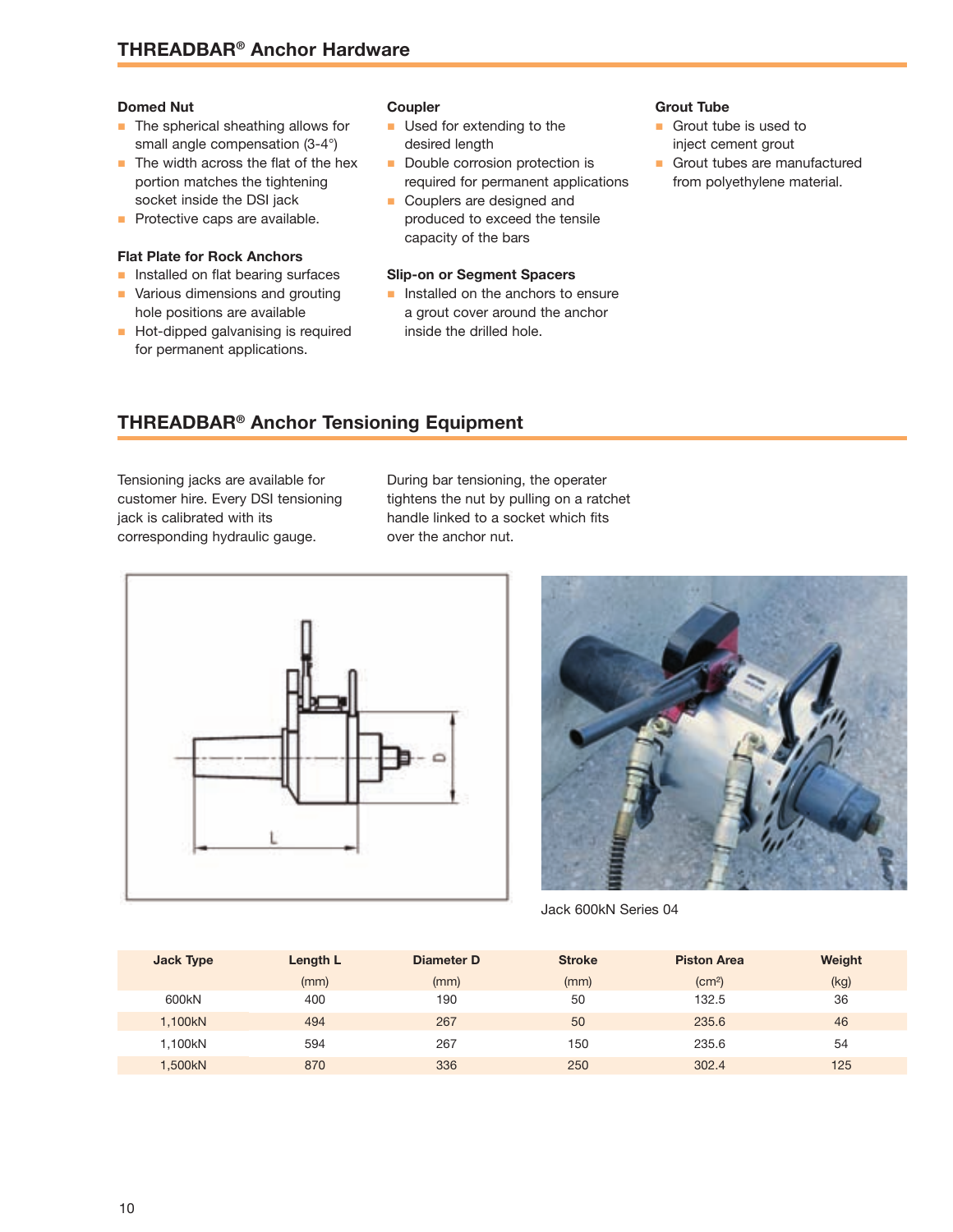# **1. Receiving the anchors**

- $\blacksquare$  Check for possible transportation damage.
- Do not use anchors that have been bent or that have any surface damage, do not use bars as ground for welding, do not allow hot slag to touch the bars, do not weld to bars.
- **Handle anchors with care using** nylon lifting slings (2 legs minimum).
- $\blacksquare$  Upon unloading, protect the bars from dirt and mechanical damage.
- $\blacksquare$  Important: the bars must not be dropped, thrown or dragged.

## **2. DCP couplers in the bond and free lengths**

- **n** Grease both bar ends thoroughly.
- $\blacksquare$  Install coupler, bar ends must be centred inside coupler.
- **n** Torque bar against each other.
- $\blacksquare$  If applicable, tighten set-screws against flat side of the bar.
- **n** Grease coupler thoroughly.
- $\blacksquare$  Install heat-shrink sleeve. Important: do not burn the heatshrink sleeve nor the plastic sheathing.

### **3. DCP couplers in the free length only**

- Centre coupler tube over the heatshrink sleeve (refer to 2. above) allowing for displacement of the heat-shrink sleeve during stressing.
- Secure coupler tube firmly by taping both end to the smooth sheathing.

#### **4. Grout tube and outer spacer assembly**

- n Install outer spacers (alternatively: segment spacers) within the bond length using adhesive tape and/or wire at the required spacing.
- $\blacksquare$  If applicable, install grout tube using adhesive tape. The grout tube must start 50 to 100mm from the bottom of the anchor and extend at least 1 metre above the anchor head.

# **5. Installing the bar plates and bar nuts**

**n** Install anchor plates pre-filled with anti-corrosion compound over the bar leaving enough bar protruding behind the plate for the anchor nut and the stressing coupler.

Also, ensure that there is sufficient bare bar (typically 100 mm) inside the steel tube welded to the steel plate to allow for free movement of the vent cap during tensioning of the anchor.

- Screw anchor nut tight against the bearing plate making sure that the spherical end of the nut contacts the plate.
- **6. Installing the bearing & wedge washer and anchor nut**
- $\blacksquare$  Install the wedge washer (2 pcs maximum) followed by the bearing washer with welded steel tube prefilled with anti-corrosion compound over the bar leaving enough bar protruding behind the plate for the anchor nut and the stressing coupler. Also, ensure that there is sufficient bare bar inside to steel tube welded to the steel plate to allow for free movement of the vent cap during tensioning of the anchor.
- Screw anchor nut hand tight against the bearing plate making sure that the spherical end of the nut contacts the plate.

# **7. Inserting the anchor into the borehole**

- **n** If necessary, water-test the borehole according to the project specifications.
- **n** Using a lifting eye or another equivalent attachment, lift the anchor from the anchor head end, Important: do not drag.
- $\blacksquare$  Insert the anchor into the borehole gradually making sure that it does not get damaged.
- **8. Grouting the anchors with plates and nuts installed**
- $\blacksquare$  Grout the anchor along its entire length in one stage according to the project specifications.

# **9. Grouting the anchors without plates and nuts installed**

- Ensure that the anchor is centred in the borehole.
- **n** Leave enough bar protruding behind the plate for the anchor nut and the stressing coupler. Also, ensure that there will be sufficient bare bar inside the steel tube welded to the steel plate to allow for free movement of the vent cap during tensioning of the bar. Grout the entire anchor in one stage according to the project specifications.
- $\blacksquare$  While the grout is still wet, wash-out half a metre below the location of the anchor plate.
- $\blacksquare$  Install the anchor plate and nut as instructed above (Installing the anchor plates and anchor nuts).
- **n** Tremmie grout the entire void behind the plate.

### **10. Testing and stressing**

Stress the bars according to project specifications and contract drawings. CAUTION: the stressing equipment is capable of developing very large forces. Read the safety and operating instructions.

### **11. Installing protective caps**

**n** Pre-fill the caps with anti-corrosion compound and install it over the anchor nut with corresponding seals.